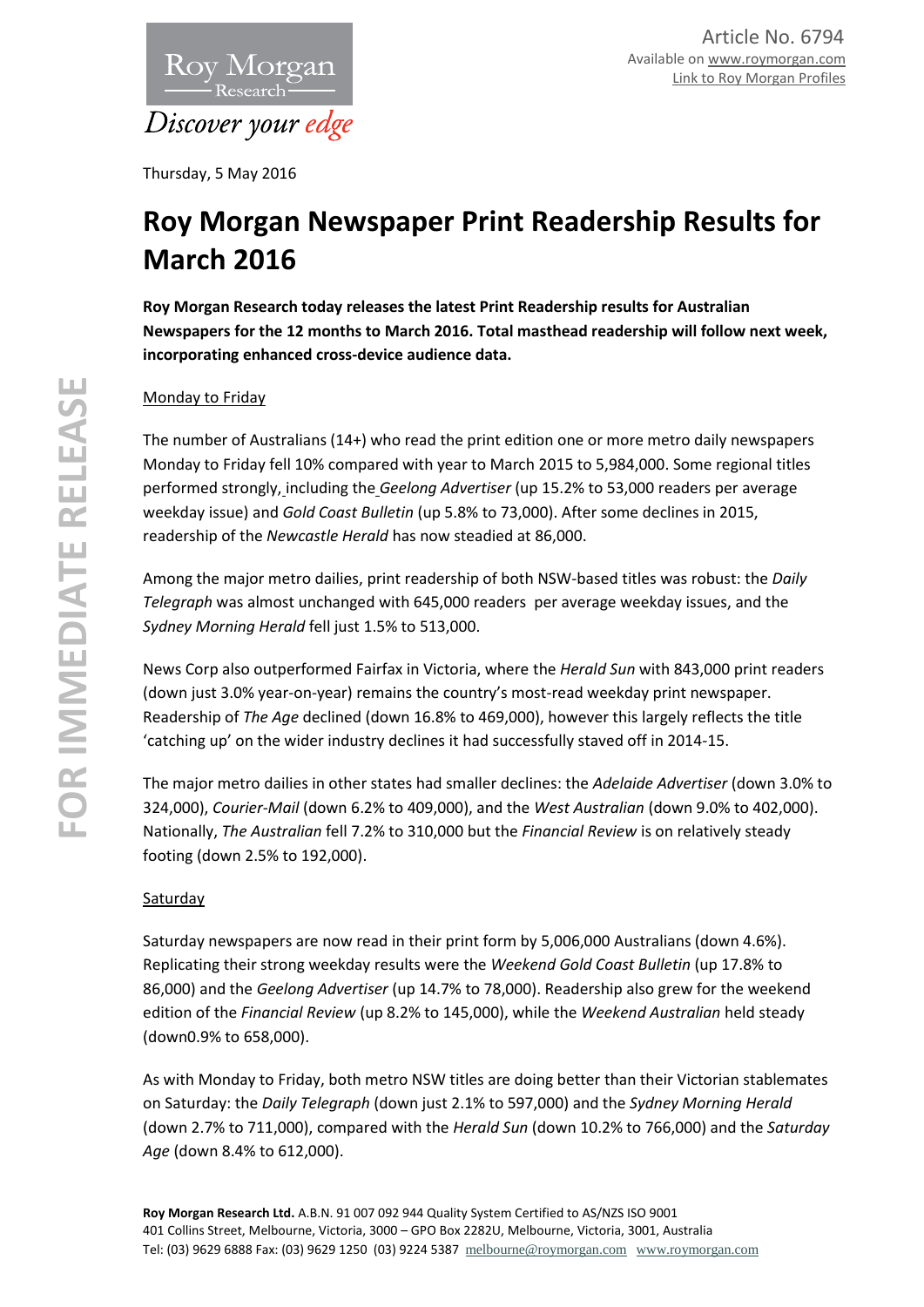#### Sunday

Australia's Sunday newspapers reach, in print, a combined 4,546,000 readers (down 6.6%). The most read Sunday paper is also the country's most-read newspaper overall: the *Sunday Telegraph* continues to reach over a million readers (1,015,000, down just 0.8%).

Sunday titles that performed better than average include the *Sun-Herald* (down 4.8% to 640,000), *Sunday Mail* (SA) (down 4.9% to 425,000), *Sunday Mail* (QLD) (down 5.3% to 785,000), and *Sunday Herald Sun* (down 5.7% to 847,000), while the *Sunday Times* and *Sunday Age* suffered double-digit declines.

#### **[View the full Newspaper Average Print Issue Readership Results](http://roymorgan.com.au/industries/media/readership/newspaper-readership)**

#### Newspaper Inserted Magazines

From feature articles and quizzes to stock picks and ties, healthy recipes, and TV listings, newspaper inserted magazines reach 4,961,000 Australians a week (down 4.2%). Major successes over the past year include the *Financial Review*'s smart inclusion of *Smart Investor* (up 43.6% to 112,000) and the ongoing strength of *Boss* (up 1.0% to 104,000), and *The Australian*'s come-true *Wish* (up 25.4% to 89,000).

*Good Weekend* remains far and away the country's top newspaper inserted with 1,207,000 readers across NSW and Victoria (down 9.5%).

#### **[View the full Newspaper Inserted Magazine Readership Results](http://roymorgan.com.au/industries/media/readership/insert-readership)**

#### **Michele Levine, CEO, Roy Morgan Research, says:**

*"Almost 8.5 million Australians read at least one print edition of a weekday or weekend newspaper during the week. Overall, Saturday editions have performed best, reaching over five million readers between them.* 

*"News Corp and Fairfax's Sydney-based titles are doing well, with readership steady for both the* Daily Telegraph *and* Sydney Morning Herald. *However it's notable that their Melbourne stablemates have each declined, suggesting there are regional differences in print newspaper appetites, rather than shifts between the two publishers.* 

*"Among regional titles, the* Geelong Advertiser *and* Gold Coast Bulletin *have expanded their reach across weekday and weekend issues, while the* Canberra Times *and* Illawarra Mercury *have contracted.*

*"Total masthead readership will follow next week, incorporating enhanced cross-device audience data."*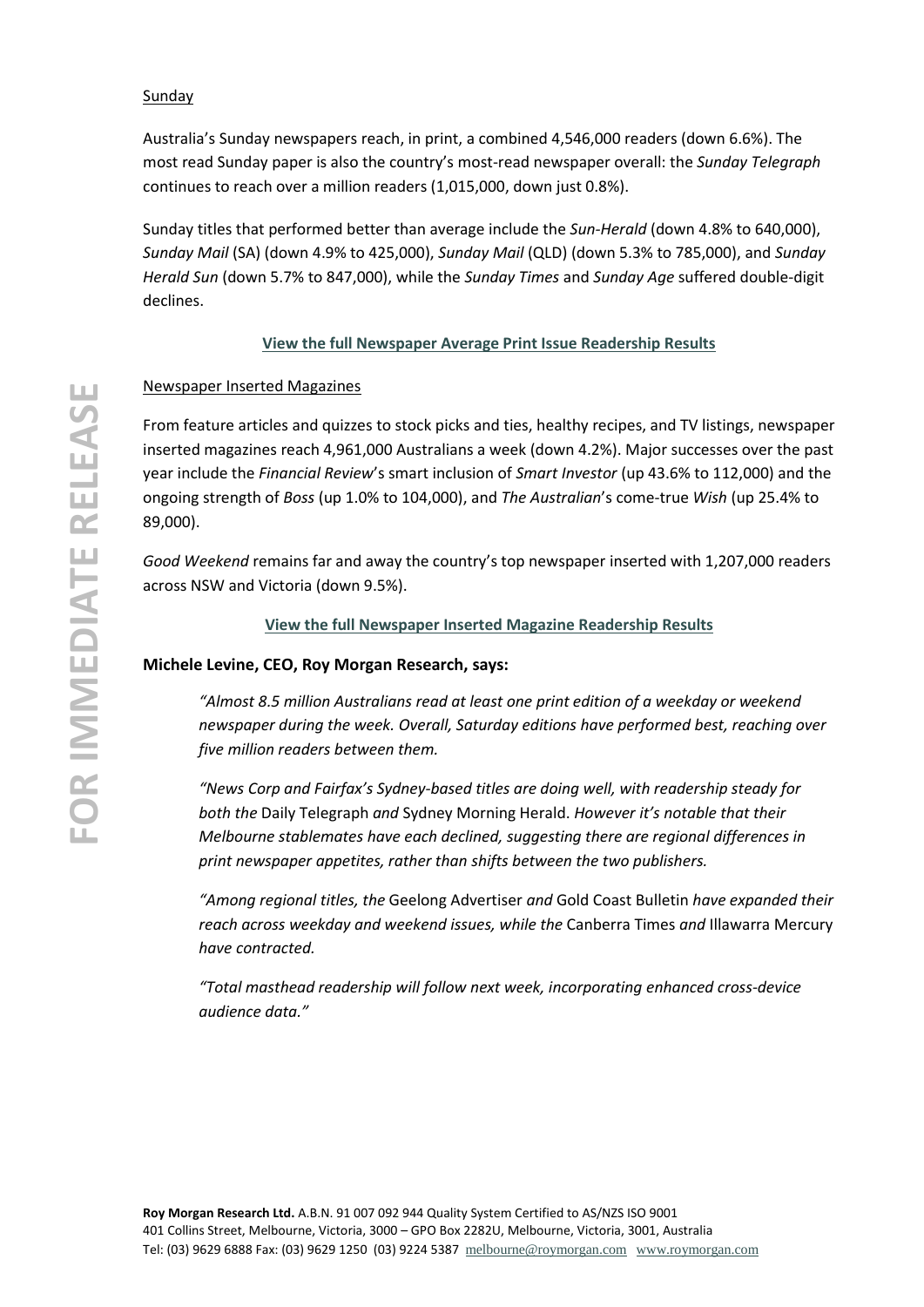|                               |                                     | <b>INCWSPAPEL AVERGET FIRE ISSUE REQUEISING</b> |                          |                              |                              |                          |  |  |  |
|-------------------------------|-------------------------------------|-------------------------------------------------|--------------------------|------------------------------|------------------------------|--------------------------|--|--|--|
|                               | M-F                                 | M-F                                             | Sat                      | Sat                          | Sun                          | Sun                      |  |  |  |
|                               | <b>March 2015</b><br>R'ship ('000s) | <b>March 2016</b>                               | <b>March 2015</b>        | <b>March 2016</b>            | <b>March 2015</b>            | <b>March 2016</b>        |  |  |  |
| <b>NEWSPAPERS</b><br>National |                                     | R'ship ('000s)                                  | <b>R'ship ('000s)</b>    | <b>R'ship ('000s)</b>        | R'ship ('000s)               | <b>R'ship ('000s)</b>    |  |  |  |
| The Australian                | 334                                 | 310                                             | 664                      | 658                          | $\overline{\phantom{a}}$     | $\overline{\phantom{a}}$ |  |  |  |
| Aust. Financial Review        | 197                                 | 192                                             | 134                      | 145                          | $\overline{\phantom{a}}$     | $\overline{\phantom{a}}$ |  |  |  |
| NSW                           |                                     |                                                 |                          |                              |                              |                          |  |  |  |
|                               |                                     |                                                 |                          |                              |                              |                          |  |  |  |
| Daily Telegraph               | 648                                 | 645                                             | 610                      | 597                          | $\overline{\phantom{a}}$     | $\overline{\phantom{a}}$ |  |  |  |
| Sydney Morning Herald         | 521                                 | 513                                             | 731                      | 711                          | $\overline{\phantom{a}}$     | $\overline{\phantom{a}}$ |  |  |  |
| Sunday Telegraph              | $\overline{\phantom{a}}$            | $\overline{\phantom{a}}$                        | $\overline{\phantom{a}}$ | $\Box$                       | 1,023                        | 1,015                    |  |  |  |
| The Sun-Herald                | $\overline{\phantom{a}}$            | $\overline{\phantom{a}}$                        | $\overline{\phantom{a}}$ | $\overline{\phantom{a}}$     | 672                          | 640                      |  |  |  |
| Newcastle Herald              | 86                                  | 86                                              | 111                      | 103                          | $\Box$                       | $\blacksquare$           |  |  |  |
| Illawarra Mercury             | 45                                  | 36                                              | 51                       | 39                           | $\blacksquare$               | $\overline{\phantom{a}}$ |  |  |  |
| Canberra Times                | 70                                  | 62                                              | 97                       | 73                           | 72                           | 48                       |  |  |  |
| The Saturday Paper (NSW)      | $\blacksquare$                      | $\overline{\phantom{a}}$                        | 48                       | 56                           | $\Box$                       | $\overline{\phantom{a}}$ |  |  |  |
| VIC                           |                                     |                                                 |                          |                              |                              |                          |  |  |  |
| Herald Sun                    | 869                                 | 843                                             | 853                      | 766                          | $\blacksquare$               | $\overline{\phantom{a}}$ |  |  |  |
| The Age                       | 564                                 | 469                                             | 668                      | 612                          | $\overline{\phantom{a}}$     | $\overline{\phantom{a}}$ |  |  |  |
| Sunday Herald Sun             | $\Box$                              | $\overline{\phantom{a}}$                        | $\Box$                   | $\Box$                       | 898                          | 847                      |  |  |  |
| The Sunday Age                | $\overline{\phantom{a}}$            | $\overline{\phantom{a}}$                        | $\overline{\phantom{a}}$ | $\overline{\phantom{a}}$     | 564                          | 477                      |  |  |  |
| Geelong Advertiser            | 46                                  | 53                                              | 68                       | 78                           | $\Box$                       | $\Box$                   |  |  |  |
| The Saturday Paper (VIC)      | $\Box$                              | $\overline{\phantom{a}}$                        | 39                       | 33                           | $\blacksquare$               | $\overline{\phantom{a}}$ |  |  |  |
| QLD                           |                                     |                                                 |                          |                              |                              |                          |  |  |  |
| Courier-Mail                  | 436                                 | 409                                             | 542                      | 513                          | $\overline{\phantom{a}}$     | $\blacksquare$           |  |  |  |
| The Sunday Mail               | $\Box$                              | $\blacksquare$                                  | $\overline{\phantom{a}}$ | $\overline{\phantom{a}}$     | 829                          | 785                      |  |  |  |
| Cairns Post                   | 57                                  | 49                                              | 82                       | 72                           | $\Box$                       | $\overline{\phantom{a}}$ |  |  |  |
| Gold Coast Bulletin           | 69                                  | 73                                              | 73                       | 86                           | $\overline{\phantom{a}}$     | $\overline{\phantom{a}}$ |  |  |  |
| Townsville Bulletin           | 50                                  | 45                                              | 59                       | 55                           | $\overline{\phantom{a}}$     | $\overline{\phantom{a}}$ |  |  |  |
| The Saturday Paper (QLD)      | $\Box$                              | $\Box$                                          | $\overline{\phantom{a}}$ | 13                           | $\overline{\phantom{a}}$     | $\overline{\phantom{a}}$ |  |  |  |
| SΑ                            |                                     |                                                 |                          |                              |                              |                          |  |  |  |
| Adelaide Advertiser           | 334                                 | 324                                             | 391                      | 371                          | $\overline{\phantom{a}}$     | $\overline{\phantom{a}}$ |  |  |  |
| Sunday Mail                   | $\blacksquare$                      | $\overline{\phantom{a}}$                        | $\overline{\phantom{a}}$ | $\overline{\phantom{a}}$     | 447                          | 425                      |  |  |  |
| The Saturday Paper (SA)       | $\overline{\phantom{a}}$            | $\overline{\phantom{a}}$                        | $\overline{\phantom{a}}$ | 15                           | $\Box$                       | $\overline{\phantom{a}}$ |  |  |  |
| WA                            |                                     |                                                 |                          |                              |                              |                          |  |  |  |
| West Australian               | 442                                 | 402                                             | $\Box$                   | $\overline{\phantom{a}}$     | $\qquad \qquad \blacksquare$ | $\overline{\phantom{a}}$ |  |  |  |
| Weekend West                  | $\overline{\phantom{a}}$            | $\qquad \qquad \blacksquare$                    | 588                      | 545                          | $\overline{\phantom{a}}$     | $\overline{\phantom{m}}$ |  |  |  |
| <b>Sunday Times</b>           | $\overline{\phantom{a}}$            | $\overline{\phantom{a}}$                        | $\Box$                   | $\qquad \qquad \blacksquare$ | 455                          | 401                      |  |  |  |
| Tasmania                      |                                     |                                                 |                          |                              |                              |                          |  |  |  |
| The Mercury                   | 82                                  | 72                                              | 108                      | 100                          | $\qquad \qquad \blacksquare$ | $\overline{\phantom{0}}$ |  |  |  |
| The Examiner                  | 52                                  | 50                                              | 62                       | 56                           | $\qquad \qquad \blacksquare$ | $\overline{\phantom{a}}$ |  |  |  |
| The Advocate                  | 35                                  | 35                                              | 42                       | 38                           | $\qquad \qquad \blacksquare$ | $\overline{\phantom{a}}$ |  |  |  |
| Sunday Tasmanian (Tas)        | $\overline{\phantom{a}}$            | $\Box$                                          | $\overline{\phantom{a}}$ | $\overline{\phantom{a}}$     | 90                           | 86                       |  |  |  |
| Sunday Examiner               | $\overline{\phantom{a}}$            | $\overline{\phantom{a}}$                        | $\overline{\phantom{m}}$ | $\qquad \qquad \blacksquare$ | 63                           | 52                       |  |  |  |
| <b>Northern Territory</b>     |                                     |                                                 |                          |                              |                              |                          |  |  |  |
| Northern Territory News       | 35                                  | 37                                              | 46                       | 49                           | $\qquad \qquad \blacksquare$ | $\overline{\phantom{a}}$ |  |  |  |
| Sunday Territorian            | $\overline{\phantom{a}}$            | $\overline{\phantom{a}}$                        | $\overline{\phantom{a}}$ | $\qquad \qquad -$            | 29                           | 37                       |  |  |  |
|                               |                                     |                                                 |                          |                              |                              |                          |  |  |  |

#### **Newspaper Average Print Issue Readership**

**Roy Morgan Research Ltd.** A.B.N. 91 007 092 944 Quality System Certified to AS/NZS ISO 9001 401 Collins Street, Melbourne, Victoria, 3000 – GPO Box 2282U, Melbourne, Victoria, 3001, Australia Tel: (03) 9629 6888 Fax: (03) 9629 1250 (03) 9224 5387 [melbourne@roymorgan.com](mailto:melbourne@roymorgan.com) [www.roymorgan.com](http://www.roymorgan.com/)